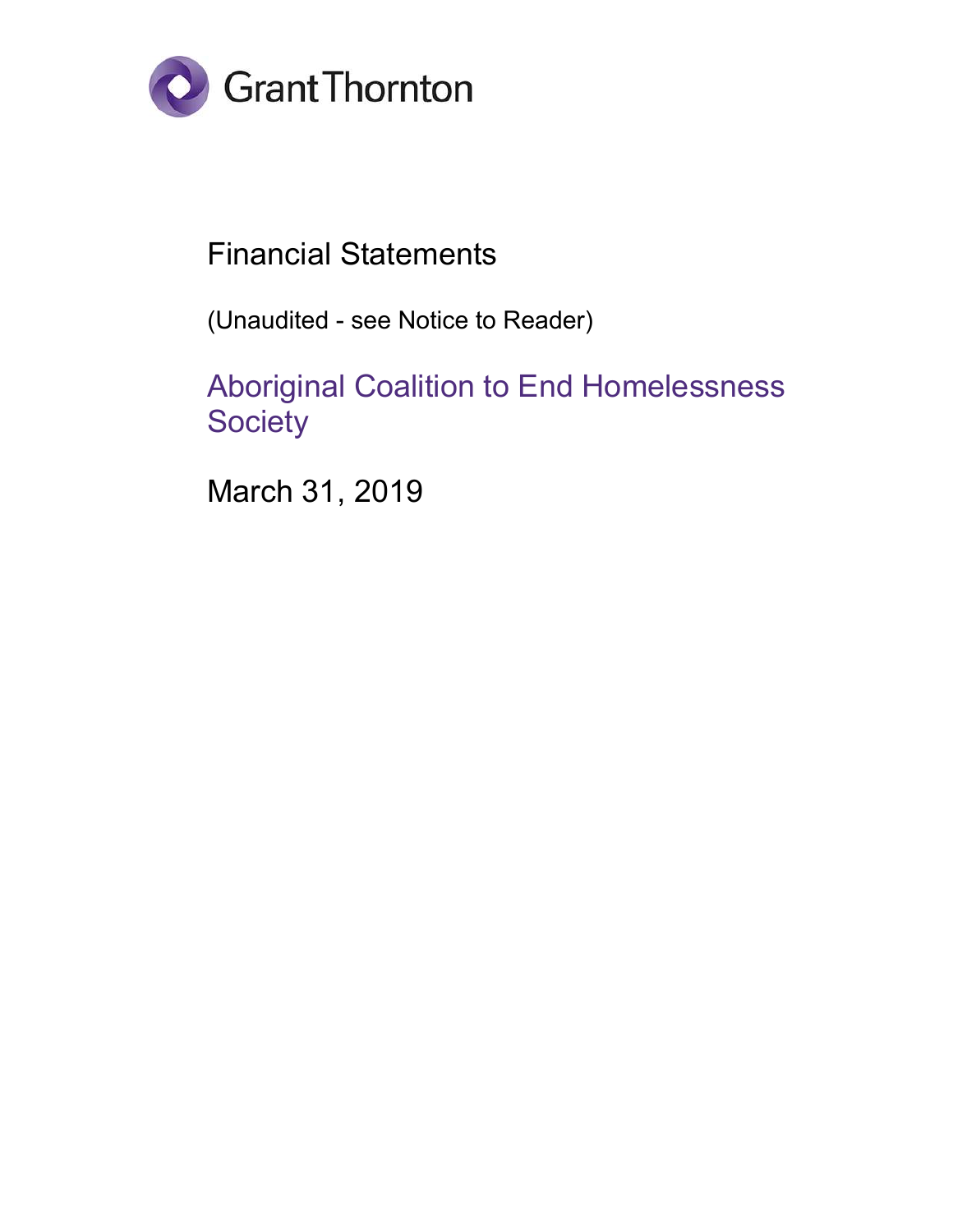# **Contents**

| Notice to Reader                                   |   |
|----------------------------------------------------|---|
| Statements of Operations and Changes in Net Assets | 2 |
| <b>Statement of Financial Position</b>             | 3 |
| Notes to the Financial Statements                  | 4 |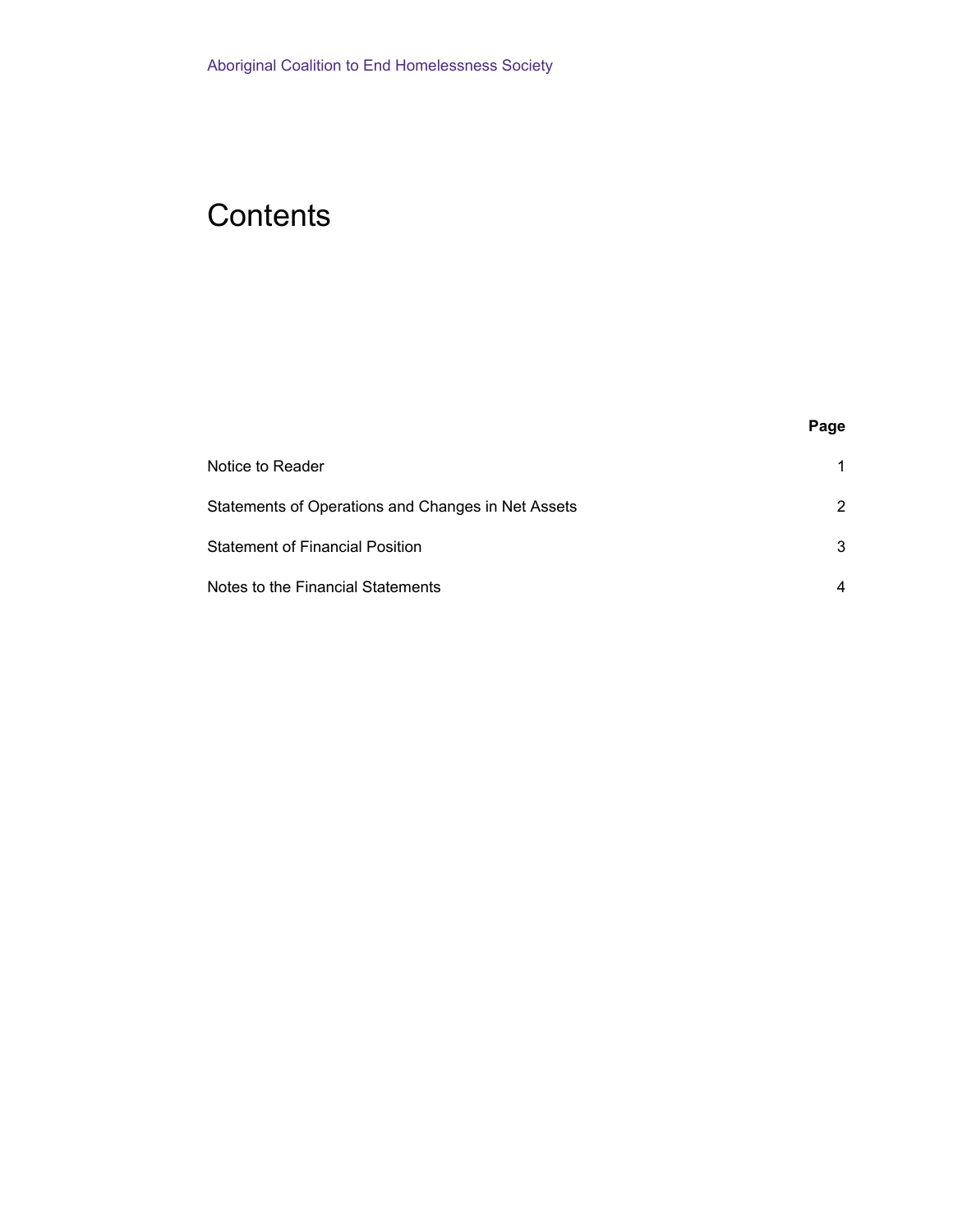

## Notice to Reader

**Grant Thornton LLP** Suite 650 1675 Douglas Street Victoria, BC V8W 2G5

T +1 250 383 4191 F +1 250 381 4623 www.GrantThornton.ca

On the basis of information provided by the Society, we have compiled the statement of financial position of the Aboriginal Coalition to End Homelessness Society as at March 31, 2019 and the statements of operations and changes in net assets for the year then ended.

We have not performed an audit or a review engagement in respect of these financial statements and, accordingly, we express no assurance thereon.

Readers are cautioned that these statements may not be appropriate for their purposes.

Victoria, Canada

Grant Thouton LLP

July 26, 2019 Chartered Professional Accountants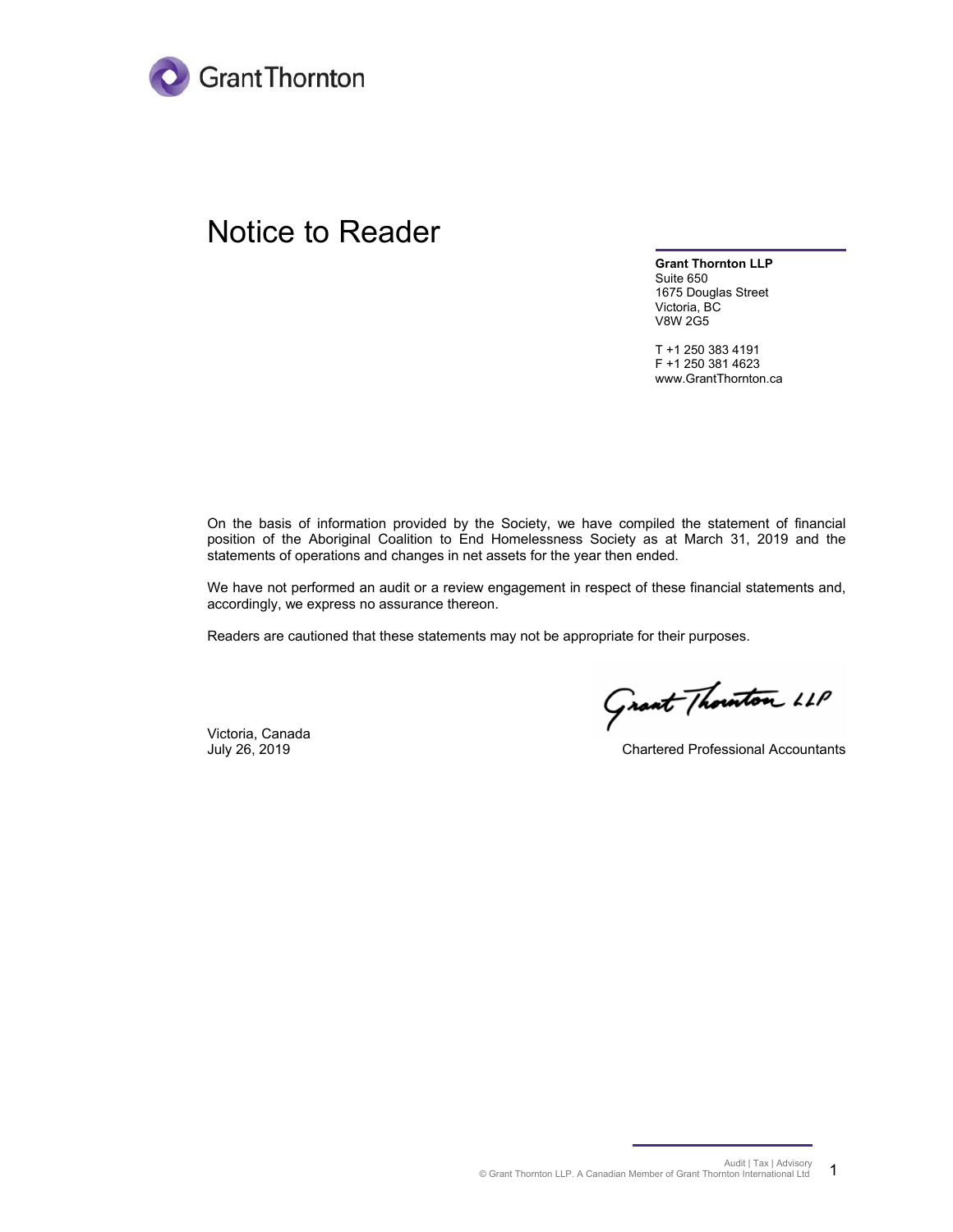| (Unaudited - see Notice to Reader)<br>Year ended March 31                             | 2019                                 | 2018                               |
|---------------------------------------------------------------------------------------|--------------------------------------|------------------------------------|
| Revenue<br>Grants<br>Donations<br>Membership fees<br>Interest income                  | \$<br>387,884<br>3,002<br>185<br>123 | \$<br>239,552<br>2,500<br>74<br>52 |
| Expenditures<br>Accounting and bookkeeping                                            | 391,194<br>4,866                     | 242,178<br>2,511                   |
| Advertising and promotion<br>Amortization<br>Contract fees                            | 8,359<br>459<br>131,589              | 1,338<br>459<br>108,198            |
| Governance<br>Insurance<br>Office and administration<br>Salaries and related benefits | 8,146<br>2,079<br>1,849<br>97,561    | 3,737<br>4,300<br>8,445<br>10,841  |
| <b>Supplies</b><br>Travel<br>Workshop and honoraria                                   | 15,274<br>21,946<br>101,357          | 9,985<br>8,167<br>84,123           |
|                                                                                       | 393,485                              | 242,104                            |
| (Deficiency) excess of revenue over expenditures                                      | \$<br>(2, 291)                       | \$<br>74                           |
| Net assets, beginning of year                                                         | \$<br>1,640                          | \$<br>1,566                        |
| (Deficiency) excess of revenue over expenditures                                      | (2, 291)                             | 74                                 |
| (Deficiency) net assets, end of year                                                  | (651)                                | \$<br>1,640                        |

### **Aboriginal Coalition to End Homelessness Society Statements of Operations and Changes in Net Assets**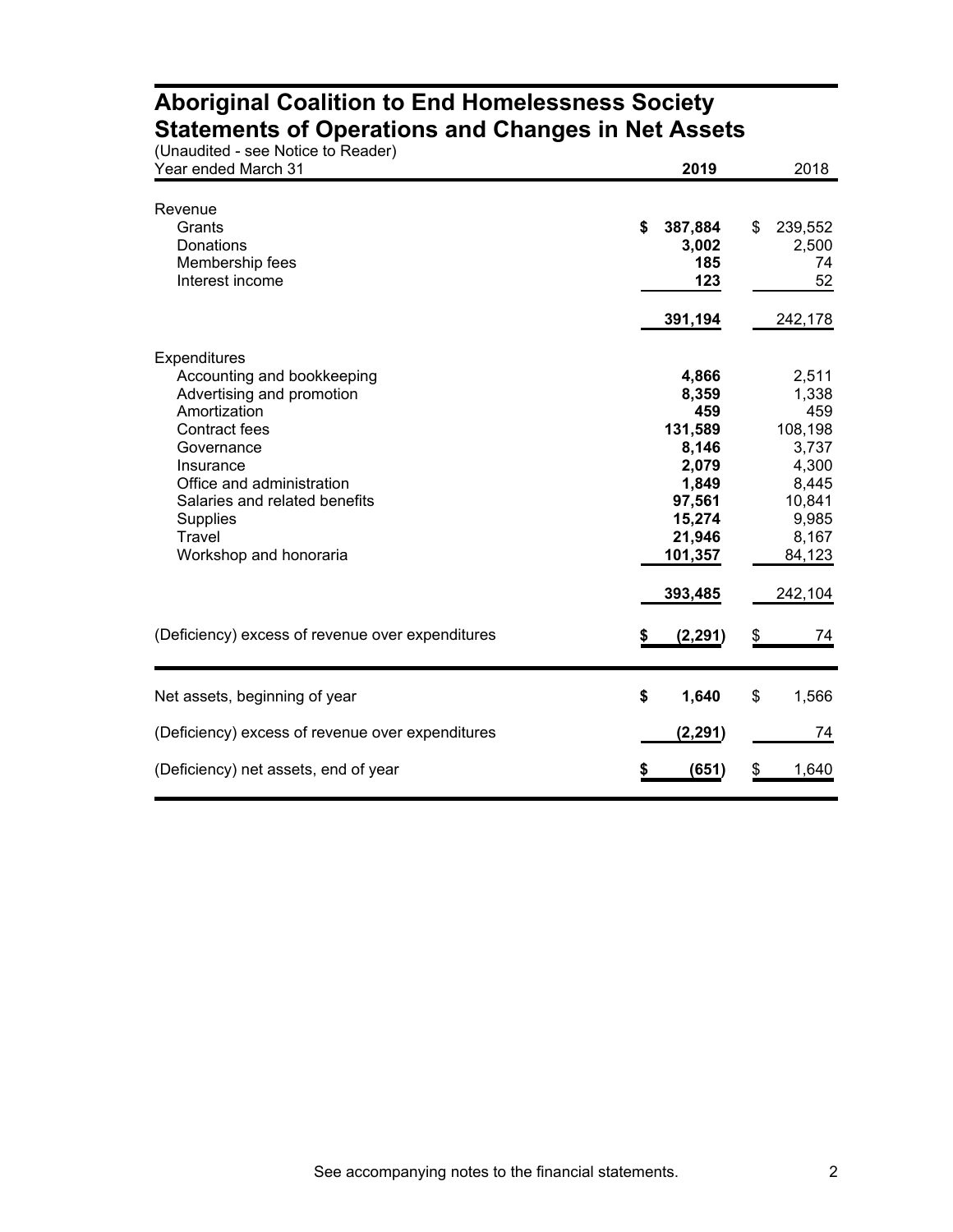| (Unaudited - see Notice to Reader)<br>March 31                                                | 2019                                    | 2018                      |
|-----------------------------------------------------------------------------------------------|-----------------------------------------|---------------------------|
| <b>Assets</b><br>Current<br>Cash                                                              | \$<br>116,682<br>\$                     | 80,209                    |
| Capital assets (Note 2)                                                                       |                                         | 459                       |
|                                                                                               | 116,682<br>\$<br>S                      | 80,668                    |
| <b>Liabilities</b><br>Current<br>Accounts payable and accrued liabilities<br>Deferred revenue | \$<br>\$<br>2,579<br>114,754<br>117,333 | 1,493<br>77,535<br>79,028 |
| <b>Fund balances</b><br>(Deficiency) net assets                                               | (651)<br>(651)                          | 1,640<br>1,640            |
|                                                                                               | 116,682<br>\$<br>S                      | 80,668                    |

#### **Aboriginal Coalition to End Homelessness Society Statement of Financial Position**

On behalf of the board

 $\cal{L}$ Hure

Director J///